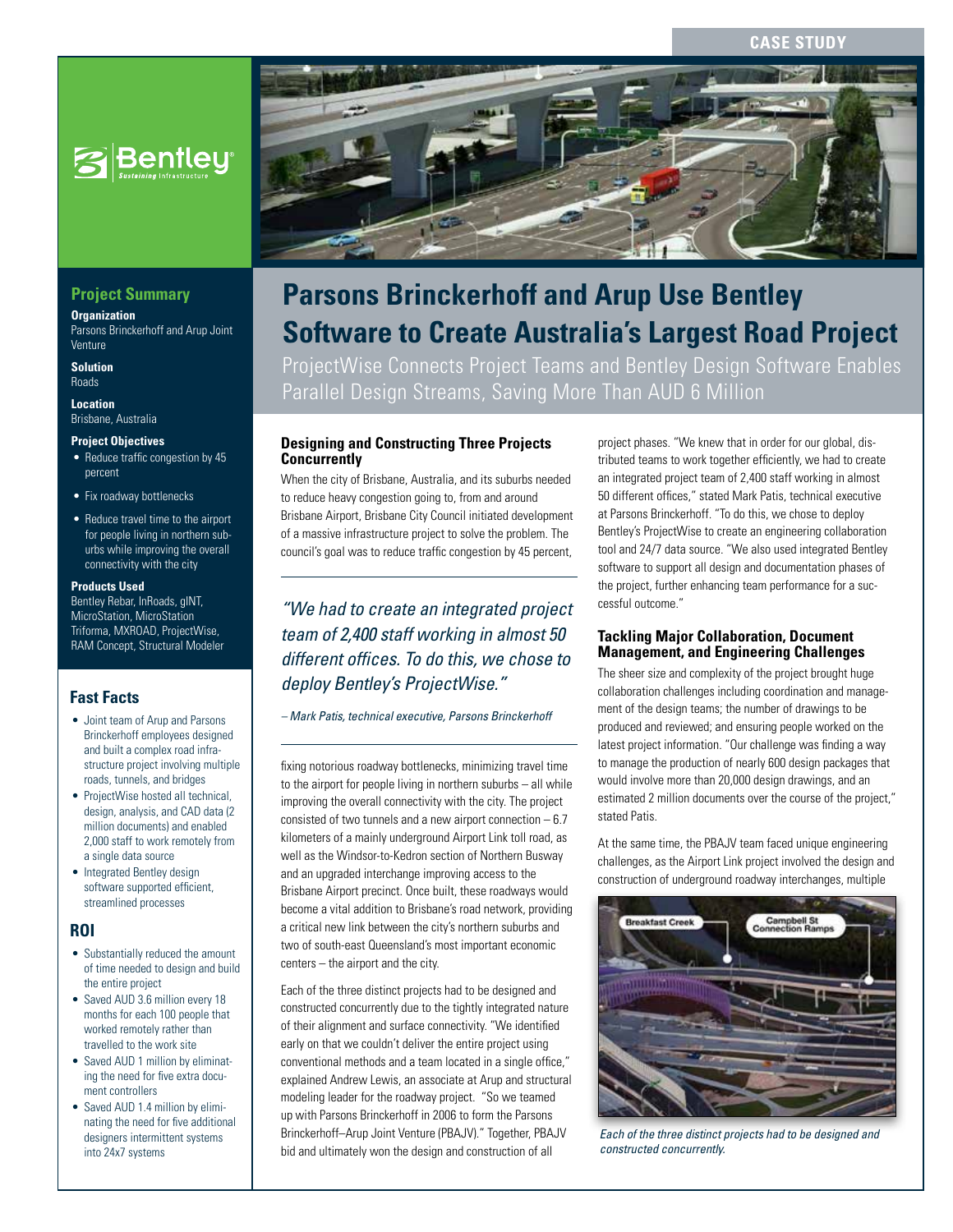

*"The accessibility of ProjectWise allowed people from all over the world to access the latest documentation without the need to leave their local office and work remotely in parallel work streams. This increased efficiency and reduced total project costs for a massive roadway project."*

*– Andrew Lewis, Associate at Arup and Structural Modeling Leader for PBAJV*

bridges, a large jack box structure, and a connection to an existing interchange. For example, the Kedron Interchange involved construction of a unique, multi-level interchange that included a combination of surface roads, elevated flyovers, multiple bridges, underground ramps, and merges/diverges, which work together to provide free flow for all traffic movements. "What sets the Airport Link tunnels apart is the integration of the surface interchanges and the tunnels," explained Patis. "This brings with it huge challenges in terms of geometry, road safety, tunnel fire and life safety and constructability. It is so complex, in one location, five levels of roadway exist. The road geometry associated with these elements, combined with poor geological conditions, required some innovative design solutions to allow the construction."



*The project consisted of two tunnels, a new airport connection and involved 6.7 kilometers of underground toll roads.*

# **Paving the Way to Success with Integrated, State-of-the-art Solutions**

Given the large scale and complexity of the project, PBAJV knew that the joint project team would require very strong document control systems and processes across all project documents – especially when they moved into the design phase. "It was clear we would not be able to deliver this complex project via conventional methods and processes," stated Lewis. "After evaluating a number of solutions to address these issues, we selected Bentley ProjectWise as our EDMS collaboration tool."

Providing a controlled and secure environment, ProjectWise gave the team confidence in its ability to host technical, design, analysis, and CAD data. ProjectWise offered key features essential to the success of the project, including document numbering and version control, customized folder structures, integration with key software applications, and tools to manage major design changes.

In parallel, the PBAJV project team evaluated solutions to address the project's complex engineering challenges. Choosing to deploy an integrated set of Bentley applications, which work seamlessly with ProjectWise, significantly improved team performance and helped ensure a successful project outcome. Key applications included MicroStation, MXROAD, Triforma, Structural Modeler, InRoads, gINT, and Bentley Rebar.

# **Fast-tracking the Deployment**

Due to time pressures, PBAJV chose to fast-track the deployment of Bentley software. "We worked with Bentley services to have everything up and running within three weeks of the project being awarded," explained Lewis. "Eventually, we had 2,400 staff in different geographic locations, all working from a central document store, in conjunction with seven caching servers to provide a global collaboration environment."

Bentley solutions supported integrated design and document control processes, which helped the global project team work efficiently and overcome complex engineering challenges. People could share data with ease and engage in parallel design activities while ensuring quality control through tight version management of models, drawings and supporting documentation.



*MXROAD enables multiple designers to work concurrently.*

# **Enabling Global Document Access and Collaboration**

"ProjectWise was central to the success of the project because it made data available across a web of cache servers throughout the Parsons Brinckerhoff and Arup networks," explained Lewis. Having a single source of truth for project data across the entire project team enabled both organizations to utilize and mobilize their global skills pool more efficiently.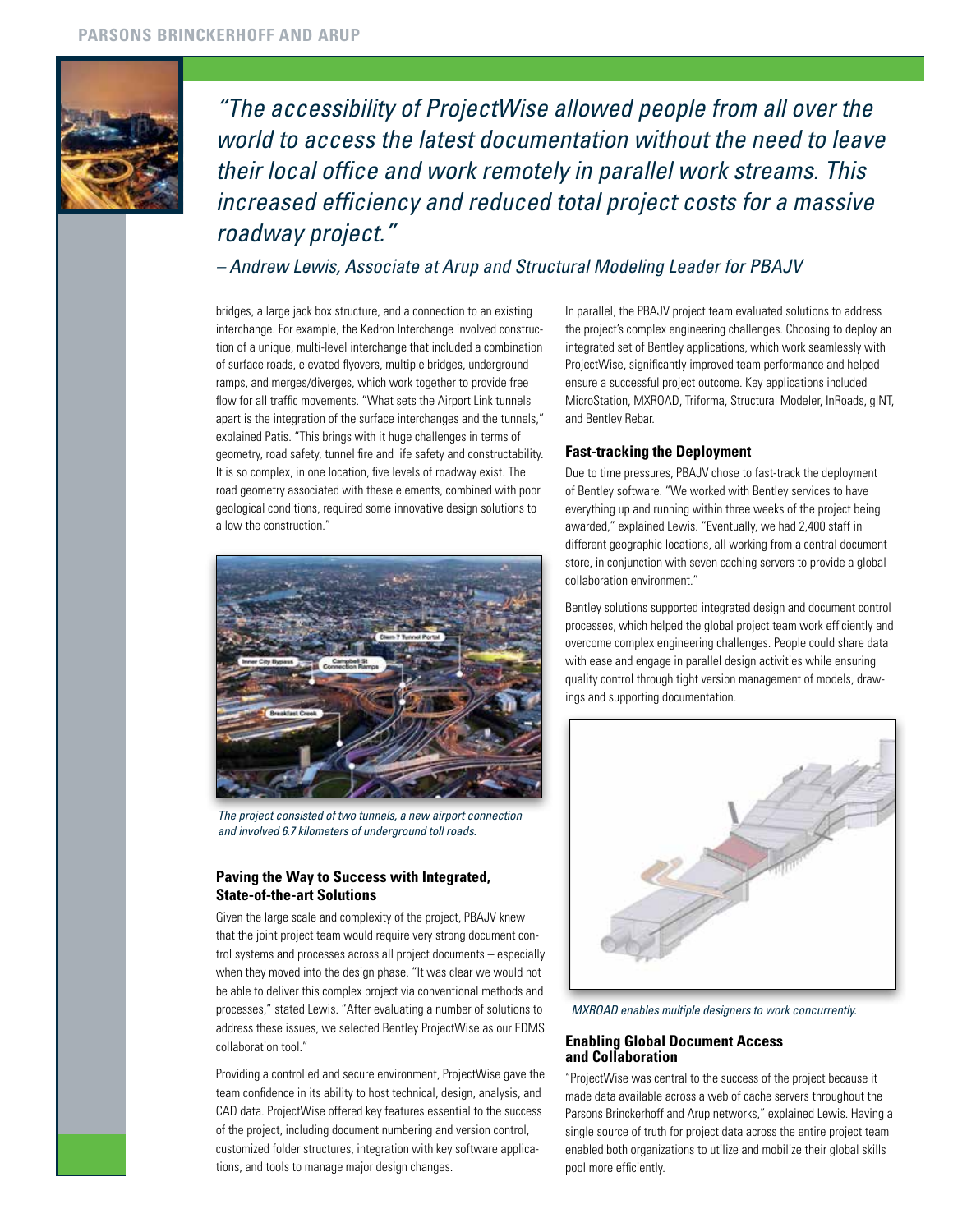"With ProjectWise, people were able to find documents much faster," noted Lewis. "We did a very conservative estimate of the time savings we realized, taking just 1,000 of the 2,000 staff into account. Over a 12-month period, we saved at least 23,000 hours of employee time because people could find things more quickly. And this number doesn't take into account savings gained because project teams consistently worked from the most up to date information, which minimized rework."

## **Efficient Design and 3D Modeling with Integrated Bentley Software**

"The Airport Link project was the first major project undertaken by the designers using the referencing and integration capabilities of ProjectWise with MicroStation and MXROAD," stated Patis. MXROAD, which was used to design all roads, tunnels, and earthworks, as well as some structural components, enabled multiple designers to work concurrently within tight designated geographic areas across the project and share information via ProjectWise. A rigorous model version control process was employed via customized macros and routines within the MXROAD design process, providing a linkage between the 3D road model and the alignment drawings to ensure that the most current design data was used project-wide. The integration of MXROAD and ProjectWise also made it easy to employ skilled remote resources across Australia and internationally without having to relocate people.



*Version-controlled 3D models help stakeholders quickly review the right designs.*

All major structures, including bridges, cut and covers, caverns, vent stations, and control buildings were modeled in 3D, using MicroStation, Bentley Structural, and InRoads. RAM Concept was used for the structural design of some of the control buildings and operations centers, and Bentley Rebar for 3D modeling and scheduling of complex tunnel elements.

Using 3D modeling for all design elements enabled interdisciplinary coordination and collaboration by allowing engineers to exchange models between the various disciplines. For example, road designers exported MXROAD design strings and surfaces for use by the structural team, and then the 3D structural models were referenced directly in MXROAD.

Models of the geological surfaces were generated using Bentley's gINT, and then imported into the road and structural models to accurately assess the geological conditions at critical locations. gINT data was also transferred to GIS software and used to develop a complex engineering model of geologic conditions that was then imported into MX and MicroStation.



*3D models made it easier to check clearances for the tunnel structures.*

The structural models were reviewed interactively against the various strata layers and borehole logs. In addition, 3D models made it easier to check clearances for the tunnel structures, sumps, plant rooms and equipment. For emergency evacuation routes, equipment clearances, and complex geometry, verified structural models were analyzed by the geotechnical, tunnel and structural engineering teams, and then issued to the contractor for set-out, formwork detailing and quantities. Version-controlled 3D models also helped stakeholders quickly review the right designs and validate integrated designs.

# **Realizing the Benefits**

With Bentley software, PBAJV substantially reduced the amount of time needed to design and build the entire project. "For example, we streamlined the interdisciplinary review process, which allowed the design team to deliver 30 design packages per month – a demanding workload," explained Lewis. "We were also able to reduce response times for requests for information during construction, as well as the number of site instructions and design updates during this phase."

ProjectWise enabled both organizations to substantially reduce the need for travel and accommodation on the project as people could work and collaborate remotely using a single, trusted data source. Lewis estimates that for every 100 people that could work from home, PBAJV saved AUD 3.6 million every 18 months. "We could also make available the best skilled resources from Parsons Brinckerhoff and Arup global teams," noted Lewis.



*3D modeling enables interdisciplinary coordination and collaboration.*